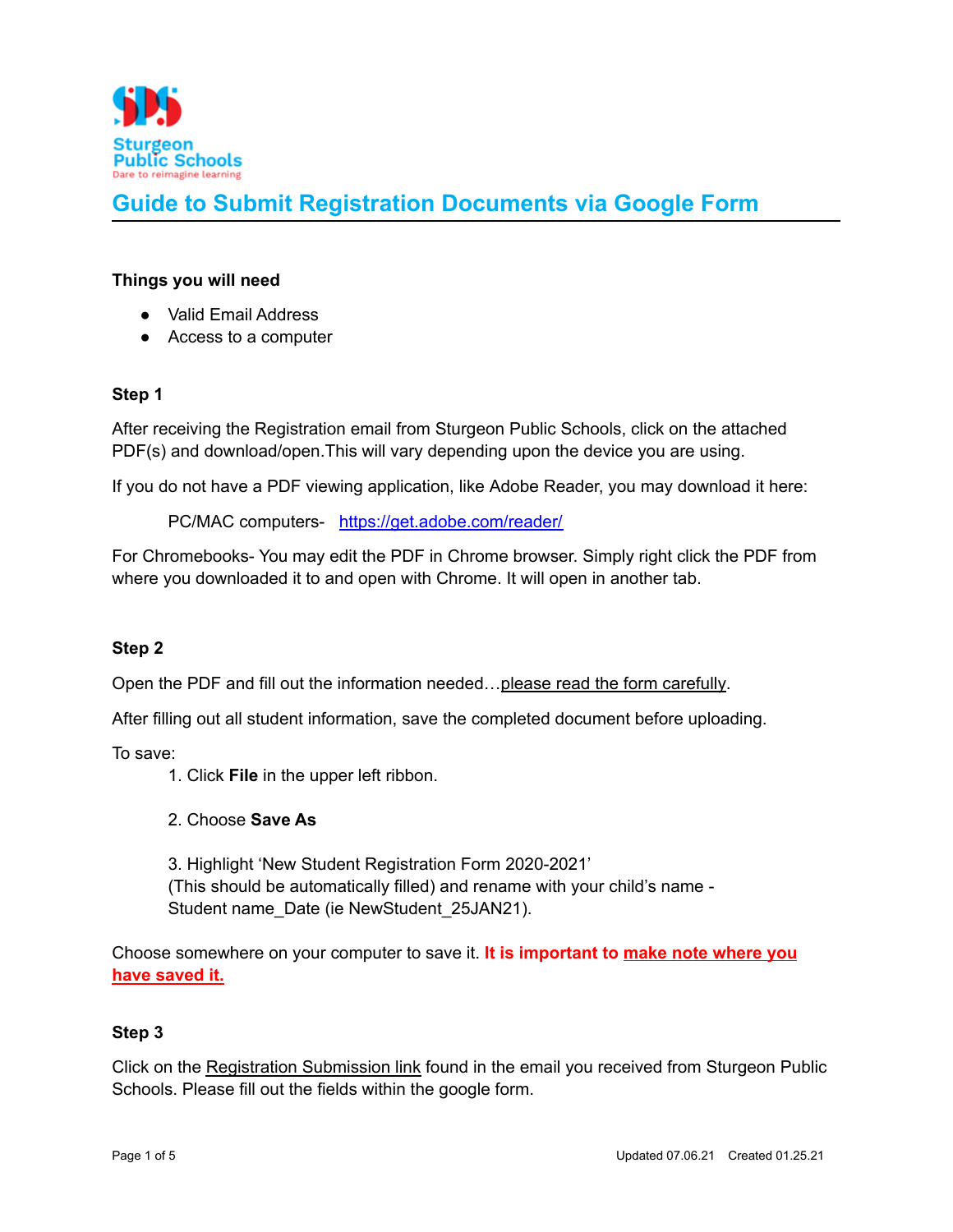

| NEW to Sturgeon Public Schools:                                                                                                      |  |
|--------------------------------------------------------------------------------------------------------------------------------------|--|
| Registration Submission for 2021-2022                                                                                                |  |
| For details on how personal information is used in the The Sturgeon Public School Division, visit:<br>www.sturgeon.ab.ca/Privacy.php |  |
| Fmail address*                                                                                                                       |  |
| Valid email address                                                                                                                  |  |

### At the bottom of page 1 of this online form, Press next

| <b>E</b> NEW to Sturgeon Public Schoo X<br>$\ddot{\phantom{1}}$                                                                                               |                                 |
|---------------------------------------------------------------------------------------------------------------------------------------------------------------|---------------------------------|
| <b>● docs.google.com</b> /forms/d/1TmlP3zcNaLPR0zV9ESKUqNNf1aht7vJOzfmHBKTsCus/viewform?ts=5eac11b3&edit_requ… ☆ <mark>……</mark> <b>△ ①</b> S<br>$C$ $\Omega$ | 2                               |
| Your answer                                                                                                                                                   |                                 |
| Parent/Guardian First Name: *                                                                                                                                 |                                 |
| Your answer                                                                                                                                                   |                                 |
| Parent/Guardian Last Name: *                                                                                                                                  |                                 |
| Your answer                                                                                                                                                   |                                 |
| Parent/Guardian Phone Number: *                                                                                                                               |                                 |
| Your answer                                                                                                                                                   |                                 |
| <b>Next</b>                                                                                                                                                   |                                 |
| Never submit passwords through Google Forms.                                                                                                                  |                                 |
| This form was created inside of Sturgeon School Division. Report Abuse                                                                                        |                                 |
| Google Forms<br>E                                                                                                                                             | Í<br><b>Request edit access</b> |

### **Step 4**

Now upload the PDF form(s) that you filled out in **Step 2**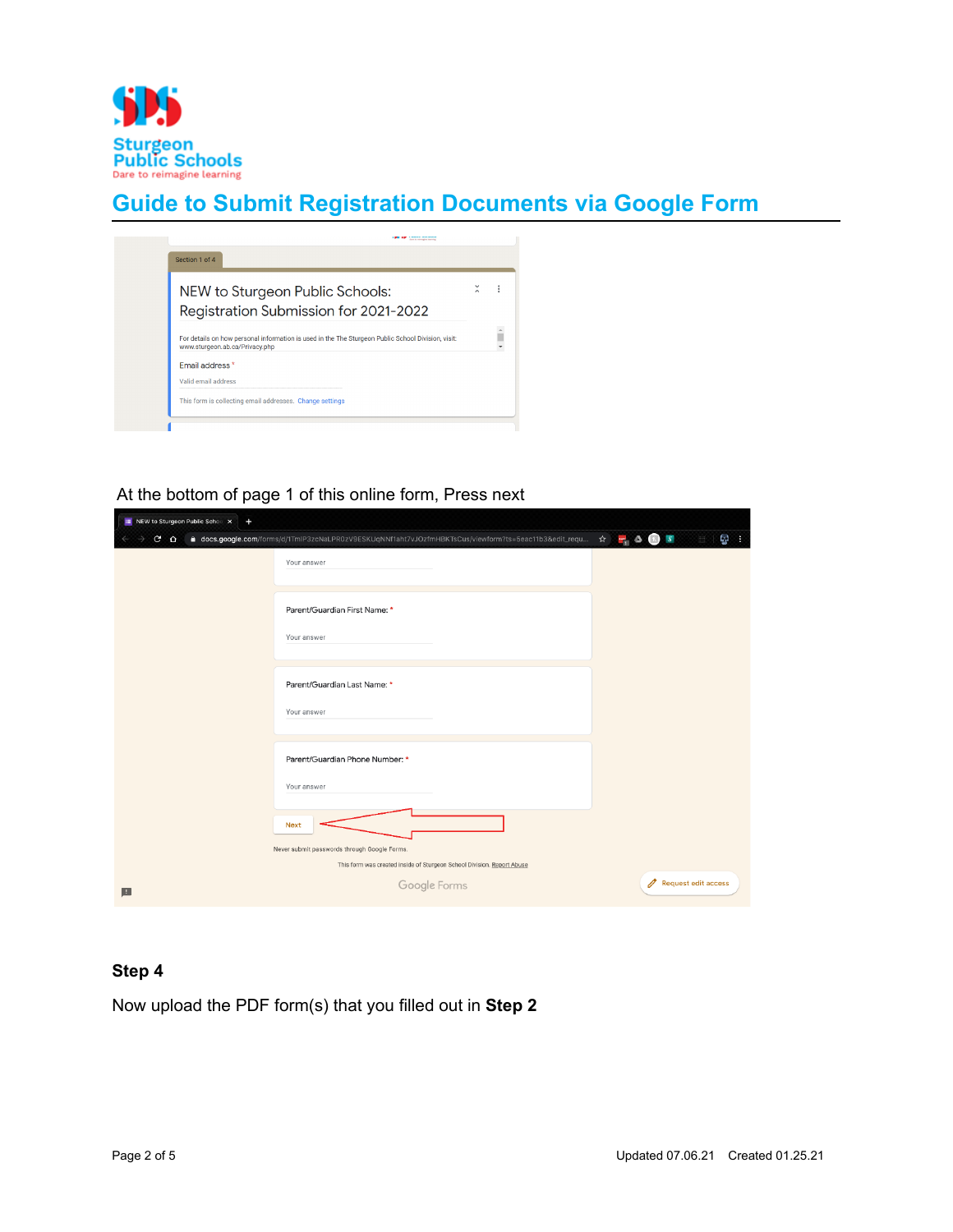

| <b>Registration Form Upload</b>                                                                                                                                                       |  |
|---------------------------------------------------------------------------------------------------------------------------------------------------------------------------------------|--|
| NEW to Sturgeon Public Students only please.                                                                                                                                          |  |
| If you require assistance on this process, please review the How-To document provided in the email or feel free<br>to contact the school office at 780-939-2074 for further guidance. |  |
| Please upload your completed Registration Form in here. You can upload up to 10 documents <sup>*</sup>                                                                                |  |
| ① Add file                                                                                                                                                                            |  |
| After section 2 Continue to next section                                                                                                                                              |  |

## Click Add file

## Click Select Files from your device

|                    | $\begin{picture}(150,10) \put(0,0){\line(1,0){10}} \put(15,0){\line(1,0){10}} \put(15,0){\line(1,0){10}} \put(15,0){\line(1,0){10}} \put(15,0){\line(1,0){10}} \put(15,0){\line(1,0){10}} \put(15,0){\line(1,0){10}} \put(15,0){\line(1,0){10}} \put(15,0){\line(1,0){10}} \put(15,0){\line(1,0){10}} \put(15,0){\line(1,0){10}} \put(15,0){\line($ |
|--------------------|-----------------------------------------------------------------------------------------------------------------------------------------------------------------------------------------------------------------------------------------------------------------------------------------------------------------------------------------------------|
|                    | NEW to Sturgoon Public Schoole:                                                                                                                                                                                                                                                                                                                     |
| Insert file        | $\times$                                                                                                                                                                                                                                                                                                                                            |
| My Drive<br>Upload | Previously selected                                                                                                                                                                                                                                                                                                                                 |
|                    |                                                                                                                                                                                                                                                                                                                                                     |
|                    |                                                                                                                                                                                                                                                                                                                                                     |
|                    | Drag files here                                                                                                                                                                                                                                                                                                                                     |
|                    | $-$ or $-$                                                                                                                                                                                                                                                                                                                                          |
|                    | Select files from your device                                                                                                                                                                                                                                                                                                                       |
|                    |                                                                                                                                                                                                                                                                                                                                                     |
|                    |                                                                                                                                                                                                                                                                                                                                                     |
|                    |                                                                                                                                                                                                                                                                                                                                                     |
|                    |                                                                                                                                                                                                                                                                                                                                                     |
|                    |                                                                                                                                                                                                                                                                                                                                                     |
|                    |                                                                                                                                                                                                                                                                                                                                                     |

Navigate to where you have saved the completed PDF, \*\*\* as noted in Step 2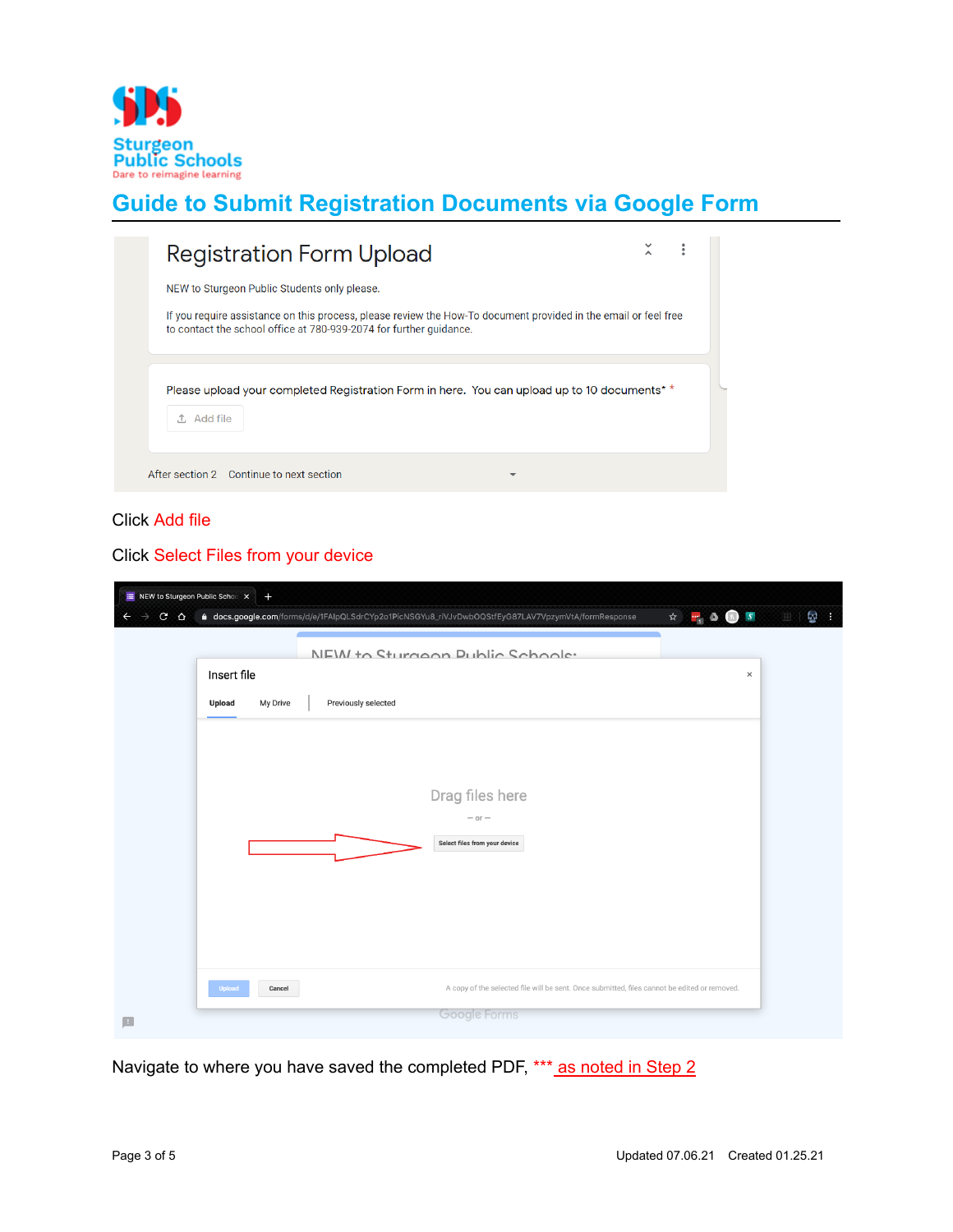

Click either open/add and your file will upload.The uploaded file will appear at the top of the "Insert File" Box

| Insert file        | NEW to Sturgoon Public Schoole:                     | $\boldsymbol{\times}$ |
|--------------------|-----------------------------------------------------|-----------------------|
|                    |                                                     |                       |
| My Drive<br>Upload | Previously selected                                 |                       |
|                    | New Student Registration Form 2020-2021.pdf 642.68K | ×                     |
| Add more files     |                                                     |                       |
|                    |                                                     |                       |
|                    |                                                     |                       |
|                    |                                                     |                       |
|                    |                                                     |                       |
|                    |                                                     |                       |
|                    |                                                     |                       |
|                    |                                                     |                       |
|                    |                                                     |                       |
|                    |                                                     |                       |

Click Upload in the lower left

Click Next

## **Step 5**

Please click the appropriate "**Acceptance Declaration**"

| <b>E</b> NEW to Sturgeon Public Schoo X<br>$\ddot{}$<br>$C$ $\Omega$ | a docs.google.com/forms/d/e/1FAIpQLSdrCYp2o1PicNSGYu8_riVJvDwbOQStfEyG87LAV7VpzymVtA/formResponse                                                                                                                                                                                                                                                                                     | k)<br>$\frac{1}{r}$ $\Delta$ $\Omega$ $s$<br>☆ |
|----------------------------------------------------------------------|---------------------------------------------------------------------------------------------------------------------------------------------------------------------------------------------------------------------------------------------------------------------------------------------------------------------------------------------------------------------------------------|------------------------------------------------|
| $\odot$<br>$\left( \right)$                                          | <b>ACCEPTANCE DECLARATION *</b><br>Yes, I declare the information on the provided registration form, which is a legal<br>document, is accurate and complete to the best of my knowledge. The electronic<br>signature below, and all of its related fields, replaces a handwritten signature on<br>paper and is legally binding.<br>I am not sure and request that someone contacts me |                                                |
|                                                                      | Parent/Guardian Signature (electronic) (type name of Parent/Legal Guardian or<br>Independent Student) *<br>First Name Last name                                                                                                                                                                                                                                                       |                                                |
| Date                                                                 | Today's Date *<br>yyyy-mm-dd                                                                                                                                                                                                                                                                                                                                                          |                                                |
| <b>B</b>                                                             | A copy of your responses will be emailed to the address you provided.<br><b>Submit</b>                                                                                                                                                                                                                                                                                                |                                                |